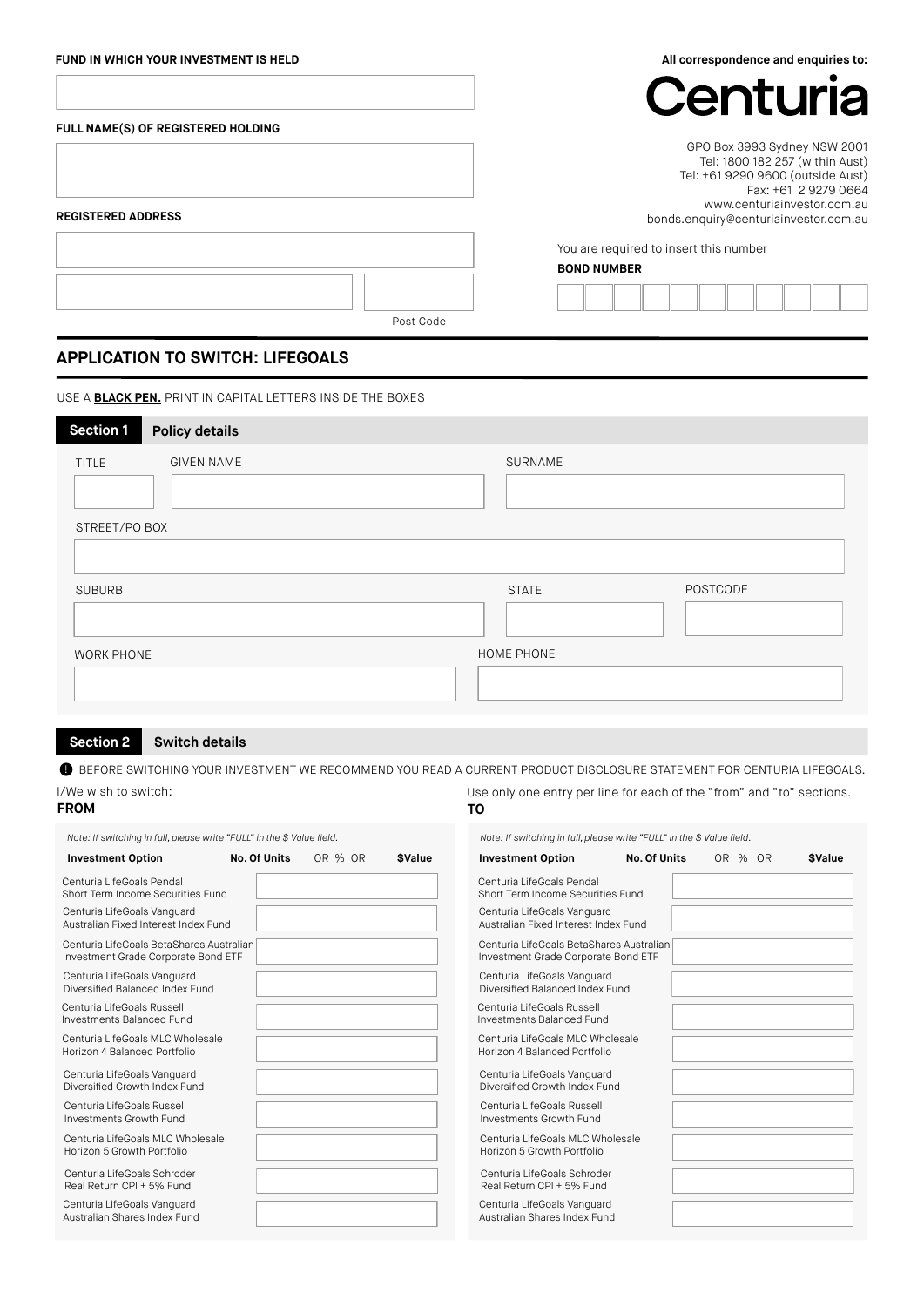| <b>Investment Option</b>                                                    | No. Of Units | OR % OR | <b>Investment Option</b>                                                    | No. Of Units | OR % OR |
|-----------------------------------------------------------------------------|--------------|---------|-----------------------------------------------------------------------------|--------------|---------|
| Centuria LifeGoals AB Managed<br>Volatility Equites Fund                    |              |         | Centuria LifeGoals AB Managed<br><b>Volatility Equites Fund</b>             |              |         |
| Centuria LifeGoals Bennelong<br>Concentrated Australian Equites Fund        |              |         | Centuria LifeGoals Bennelong<br>Concentrated Australian Equites Fund        |              |         |
| Centuria LifeGoals Firetrail Australian<br><b>High Conviction Fund</b>      |              |         | Centuria LifeGoals Firetrail Australian<br><b>High Conviction Fund</b>      |              |         |
| Centuria LifeGoals BetaShares Geared<br>Australian Equity Fund (hedge fund) |              |         | Centuria LifeGoals BetaShares Geared<br>Australian Equity Fund (hedge fund) |              |         |
| Centuria LifeGoals Fidelity Future<br>Leaders Fund                          |              |         | Centuria LifeGoals Fidelity Future<br>Leaders Fund                          |              |         |
| Centuria LifeGoals Vanguard<br>International Shares Index Fund              |              |         | Centuria LifeGoals Vanguard<br>International Shares Index Fund              |              |         |
| Centuria LifeGoals Walter Scott<br>Global Equity Fund (Unhedged)            |              |         | Centuria LifeGoals Walter Scott<br>Global Equity Fund (Unhedged)            |              |         |
| Centuria LifeGoals T. Rowe Price<br>Global Equity Fund                      |              |         | Centuria LifeGoals T. Rowe Price<br>Global Equity Fund                      |              |         |
| Centuria LifeGoals Magellan<br>Global Fund                                  |              |         | Centuria LifeGoals Magellan<br>Global Fund                                  |              |         |
| Centuria LifeGoals Vanguard Australian<br>Property Securities Index Fund    |              |         | Centuria LifeGoals Vanguard Australian<br>Property Securities Index Fund    |              |         |
| Centuria LifeGoals Magellan<br>Infrastructure Fund                          |              |         | Centuria LifeGoals Magellan<br>Infrastructure Fund                          |              |         |
| Centuria LifeGoals Pimco<br>Australian Bond Fund                            |              |         | Centuria LifeGoals Pimco<br>Australian Bond Fund                            |              |         |
| Centuria LifeGoals Pimco Global<br><b>Bond Fund</b>                         |              |         | Centuria LifeGoals Pimco Global<br><b>Bond Fund</b>                         |              |         |
| Centuria LifeGoals Pendal Sustainable<br><b>Balanced Fund</b>               |              |         | Centuria LifeGoals Pendal Sustainable<br><b>Balanced Fund</b>               |              |         |
| Centuria LifeGoals Alphinity Sustainable<br>Share Fund                      |              |         | Centuria LifeGoals Alphinity Sustainable<br>Share Fund                      |              |         |
| Centuria LifeGoals Greencape<br>Broadcap Fund                               |              |         | Centuria LifeGoals Greencape<br>Broadcap Fund                               |              |         |
| Centuria LifeGoals Vanguard International<br>Small Companies Index Fund     |              |         | Centuria LifeGoals Vanguard International<br>Small Companies Index Fund     |              |         |
| Centuria Capital Stable Fund No.1                                           |              |         | Centuria Capital Stable Fund No.1                                           |              |         |
| Centuria Balanced Fund                                                      |              |         | Centuria Balanced Fund                                                      |              |         |
| Centuria Growth Bond Fund                                                   |              |         | Centuria Growth Bond Fund                                                   |              |         |
| Centuria Australian Shares Fund                                             |              |         | Centuria Australian Shares Fund                                             |              |         |
| Centuria Capital Stable Fund No.2                                           |              |         | Centuria Capital Stable Fund No.2                                           |              |         |
| Other                                                                       |              |         | Other                                                                       |              |         |
|                                                                             |              |         |                                                                             |              |         |

**Section 3 Regular Savings Plan**

### **PLEASE NOTE:**

- If you are currently participating in a Regular Savings Plan, all future payments will be made to the Investment Option into which you have switched.
- If you have money invested across a range of Bonds within this policy, you will need to nominate the Investment Option to which your Regular Savings Plan payments will be credited:

#### INVESTMENT OPTION NAME(S)